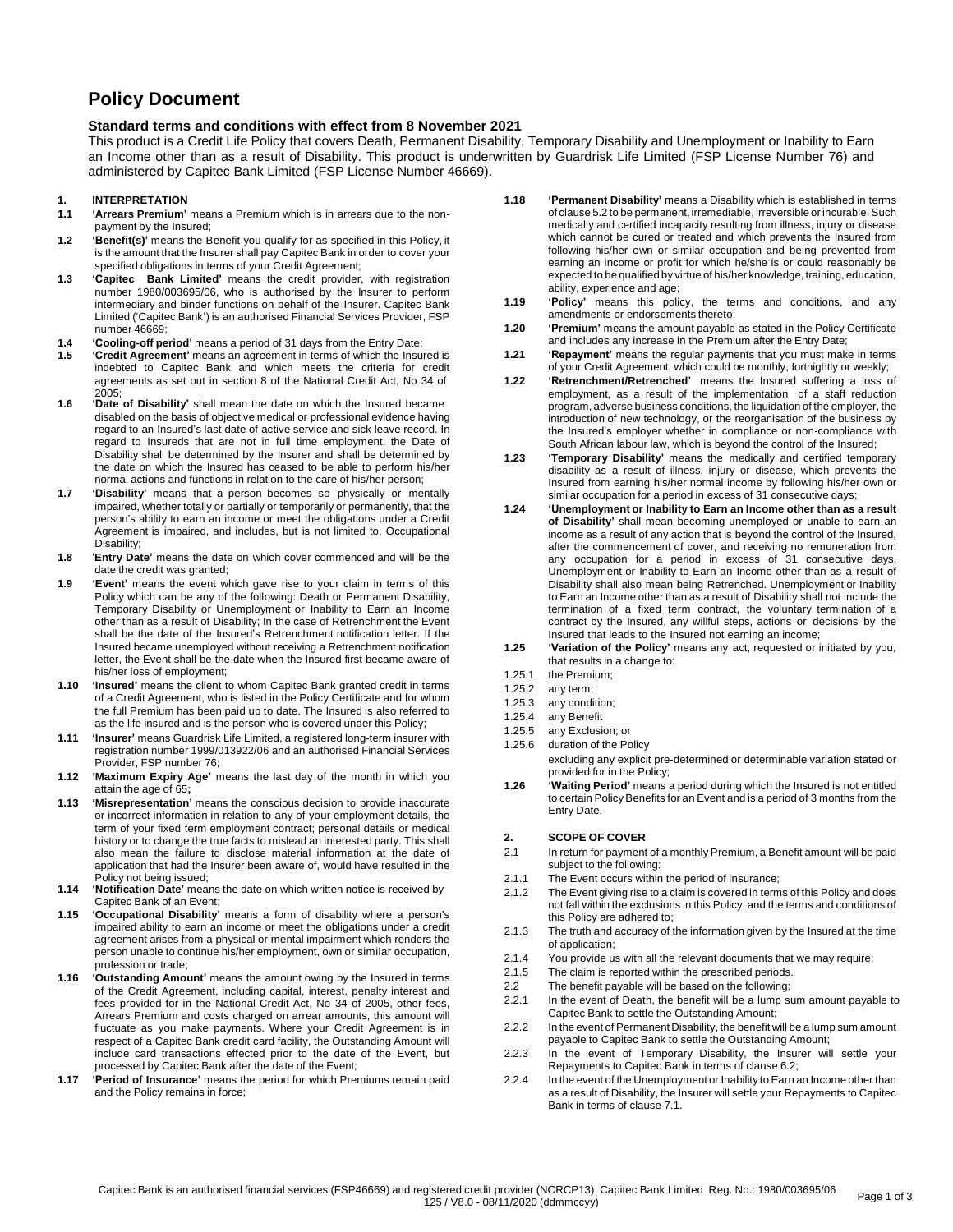# **3. ELIGIBILITY**

- 3.1 You qualify for this Policy if:
- 3.1.1 You have a Credit Agreement with Capitec Bank and elected to maintain this Policy;
- 3.1.2 You have an Outstanding Amount with Capitec Bank; and
- 3.1.3 You are over the age of 18;
- 3.1.4 You are under the Maximum Expiry Age;
- 3.1.5 Your Premiums are up to date on the occurrence of an Event.
- 3.2 This clause 3.2 applies only if the Credit Agreement requires you to maintain credit insurance cover in respect of your outstanding obligations towards Capitec Bank. For your protection this Policy is offered in terms of a Credit Agreement with Capitec Bank. You have the right not to take this Credit Life Policy, but then you have to cede an alternate policy to Capitec Bank and the interest of Capitec Bank must be noted and recorded by the Insurer. Such policy must have at least the same benefits as referred to in Regulation 3 of the Final Credit Life Insurance Regulations of 2017, promulgated in terms of the National Credit Act 34 of 2005 and the alternate policy must be acceptable to Capitec Bank.
- 3.3 Should your circumstances change in relation to your employment at any time after the Entry Date and by virtue of the change you no longer qualify for Benefits (i.e. you now fall outside the scope of cover and within the exclusions as provided by the Policy), you must inform Capitec Bank immediately so that you are no longer charged a Premium.

#### **4. DEATH BENEFIT**

4.1 The Outstanding Amount as at the date of death will be paid if you pass away.

### **5. PERMANENT DISABILITY BENEFIT**

- 5.1 The Outstanding Amount as at the Date of Disability will be paid if you become Permanently Disabled.
- 5.2 Valid claims will be paid after an assessment period of 6 months from the Date of Disability. This is to establish whether you are Permanently Disabled. The Insurer may waive this period at its sole discretion if permanency of the condition is established earlier.

### **6 TEMPORARY DISABILITY BENEFIT**

- 6.1 Valid claims will be paid after an assessment period of 3 months from the Notification Date. This is to establish whether you are Temporarily Disabled. The Insurer may waive this period at its sole discretion if the temporary nature of the condition is established earlier.
- 6.2 In the event of Temporary Disability, the Insurer will settle your
- Repayments that become due and payable after your loss of income: 6.2.1 for a period of 12 months; or
- 6.2.2 for the remaining period of your Credit Agreement; or
- 6.2.3 until you are no longer disabled.
- The Benefit will be payable for whichever is the shorter period.
- 6.3 You have an obligation to notify Capitec Bank immediately should you no longer have a Temporary Disability.
- 6.4 If you are rehabilitated from a Temporary Disability for which you have claimed and you suffer another Temporary Disability, then you may claim the Benefit again.
- 6.5 If Capitec pays Repayments while or after you have become reemployed, Capitec will have the right to claim payment of these Repayments from you.

### **7. UNEMPLOYMENT OR INABILITY TO EARN AN INCOME OTHER THAN AS A RESULT OF DISABILITY BENEFIT**

- 7.1 In the event of Unemployment or Inability to Earn an Income other than as a result of Disability, the Insurer will settle your Repayments that become due and payable after your loss of income:
- 7.1.1 for a period of 24 months; or
- 7.1.2 for the remaining period of your Credit Agreement; or
- 7.1.3 until you find employment or are able to earn an income. The Benefit will be payable for whichever is the shorter period.
- 7.2 If you are not employed on the Entry Date you will not be covered for Unemployment or Inability to Earn an Income other than as a result of Disability, and you will not be charged for it.
- 7.3 No Benefit will be paid if you are Retrenched or notified of your Retrenchment or your employment is terminated within the Waiting Period.
- 7.4 In the event of Unemployment or Inability to Earn an Income other than as a result of Disability, you have an obligation to inform Capitec Bank when you have found employment.
- 7.5 Capitec Bank has the right to investigate and monitor your account(s) and credit or other behaviour in order to ascertain if you have become reemployed.
- 7.6 If you settle existing Capitec loans or Capitec facilities ("Existing Credit") with new Capitec loans or Capitec facilities ("New Credit"), the Waiting Period will not apply to that portion of the New Credit used to settle the Existing Credit, provided that all of the Existing Credit was insured against

Unemployment or Inability to Earn an Income other than as a result of Disability and 3 (three) months had elapsed since the Existing Credit was taken up.

### **8. PENSIONERS, SELF-EMPLOYMENT AND EMPLOYMENT IN THE INFORMAL SECTOR**

8.1 If you are a pensioner, self-employed or you are employed in the informal sector at the Entry Date, you will not be charged and covered for Occupational Disability but you will however be covered for Death as well as Temporary and Permanent Disability.

# **9. EXCLUSIONS**<br>9.1 If you experiend

- If you experience Unemployment or Inability to Earn an Income other than as a result of Disability, no Benefit will be payable if such Unemployment or Inability to Earn an Income other than as a result of Disability is as a result of:
- 9.1.1 Lawful dismissal, including dismissal as a result of willful misconduct that is a violation of some established, definite rule of conduct, a forbidden act, willful dereliction of duty, or misconduct;
- 9.1.2 Voluntary forfeiture of salary, wages, or other employment income;
- 9.1.3 Voluntary retrenchment or voluntary termination of employment;
- 9.1.4 Resignation;
- 9.1.5 Retirement;
- 9.1.6 Participation in an unprotected strike;
- 9.1.7 Retrenchment or termination of employment of which you were aware of or received notice of within the Waiting Period.
- **9.2** If you die or become Disabled, no Benefit will be payable if such death or Disability is a result of:
- 9.2.1 Active participation in war, invasion, acts of foreign enemies, hostilities, warlike operations (whether war be declared or not), civil war, insurrection, rebellion, revolution, civil commotion or uprisings, military power;
- 9.2.2 The use of nuclear, biological or chemical weapons, or any radioactive contamination.

### **10. PREMIUM PAYMENT**

- 10.1 The Premium is payable monthly in arrears and:
- 10.1.1 For credit facilities, a Rand amount or percentage shall be charged per every R 1000 of the average utilisation of your credit limit in your statement cycle (please refer to your credit facility agreement);
- 10.1.2 For loans, a Rand amount or percentage shall be charged per every R 1000 of the Outstanding Amount.
- 10.2 We will review the Premium annually and should the premium not be sufficient to maintain the Policy Benefits, your premium will be increased, subject to us giving you at least 31 days' written notice of such increase.
- 10.3 If we do not receive your Premium on the due date, a grace period of 31 days will be given to you to keep the Policy up to date. During the grace period all Benefits will remain in force. If any Event occurs during the grace period that results in a valid claim, the Benefit will be paid subject to the payment of outstanding Premiums. Should you fail to pay the Premium, Capitec Bank will be entitled (but not obliged) to pay the Premium on your behalf and recover the Premium from you in terms of the Credit Agreement. The Premium paid by Capitec Bank on your behalf will be debited to the Outstanding Amount. Should a Premium remain unpaid for a period longer than the grace period and if Capitec Bank chooses not to pay the Premium on your behalf, the Policy will lapse automatically and all Benefits will cease.
- 10.4 Where the Policy has lapsed, the Policy may be reinstated subject to approval by the Insurer. Reinstatements will at all times be subject to such conditions as the Insurer may determine. The Insurer will not entertain reinstatement of a lapsed Policy until all Arrear Premiums have been paid to the Insurer.

# **11. TERMINATION OF THE POLICY**

- 11.1 This Policy will terminate or end on the earliest of the following:
- 11.1.1 When you reach the Maximum Expiry Age;
- 11.1.2 On the date the Credit Agreement with Capitec Bank ends;
- 11.1.3 The payment of a claim where the Benefit amount is equal to the Outstanding Amount;
- 11.1.4 The payment of a claim where the Benefit amount is equal to the Repayments and such payments result in settlement of the Credit Agreement;
- 11.1.5 When the Policy Lapses due to the non-payment of Premiums;
- 11.1.6 When either you or we cancel the Policy.

#### **12. CANCELLATION PROCEDURES AND CONSEQUENCES**

- 12.1 Either party have the right to cancel this Policy at any time by giving 31 days' notice of cancellation.
- 12.2 If you give notice of cancellation, after the Cooling-off period, no Premiums will be refunded to you.